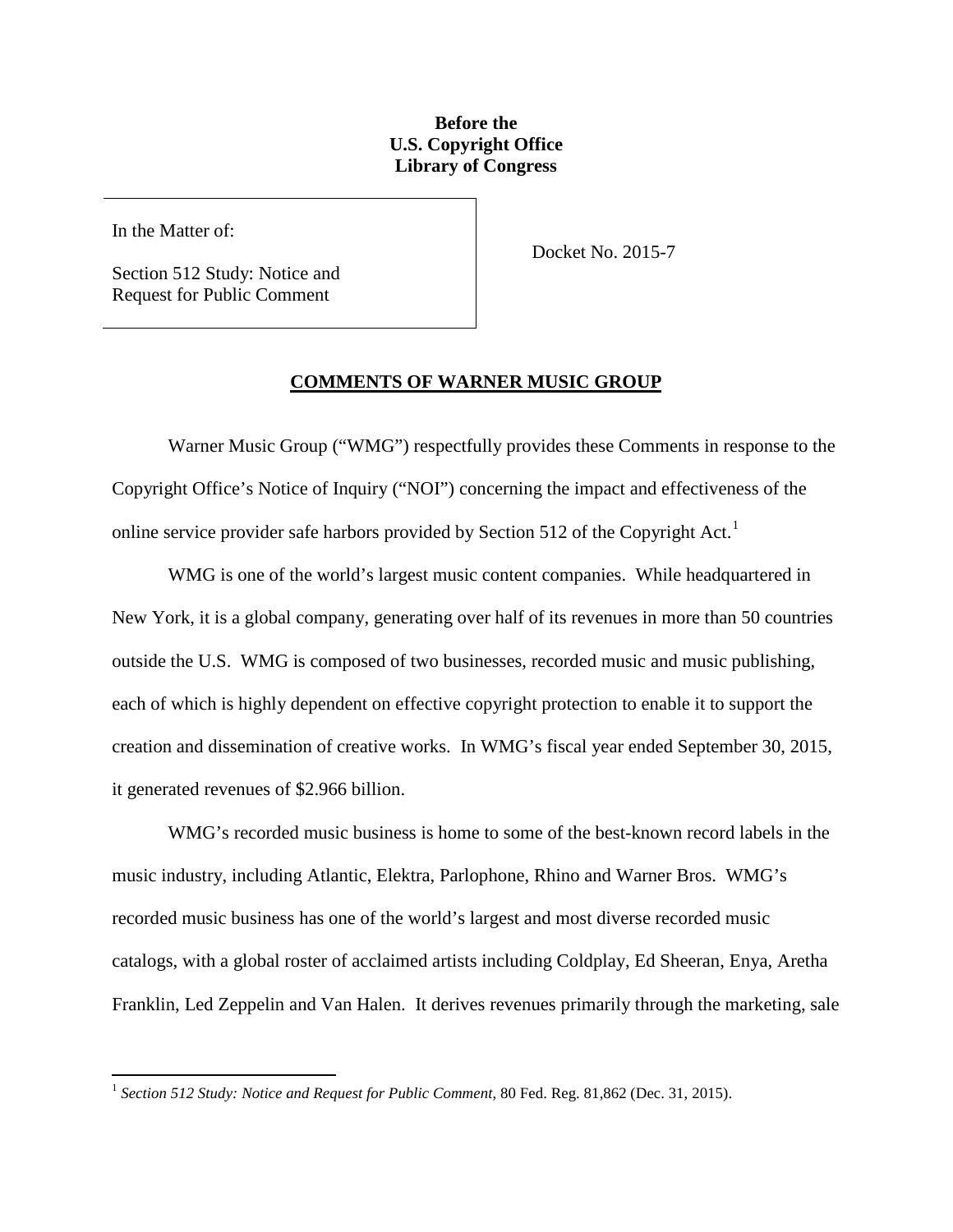and licensing of recorded music in both physical formats such as CDs, LPs and DVDs and digital formats such as streaming, downloads and ringtones.

WMG's music publishing business, Warner/Chappell Music, owns and acquires rights to musical compositions, markets and licenses these compositions, and receives royalties or fees for their use. Warner/Chappell publishes music across a broad range of musical styles. It holds copyright rights in over a million compositions by tens of thousands of songwriters, including Beyoncé, Eric Clapton, Jay Z, Katy Perry, Madonna and Stephen Sondheim.

More information about WMG can be found at www.wmg.com.

#### **I. WMG joins in the Music Community Comments.**

 $\overline{a}$ 

WMG fully supports the Music Community Comments being filed in response to the Copyright Office's NOI. As stated in those comments, the new opportunities for consumer choice in access to music that the Internet enables make this an exciting time to be in the music business. Indeed, WMG has been a leader in making those opportunities a reality. For example, in 2002, WMG was the first recorded music company to reach a deal with Apple for the distribution of downloads in the iTunes store.<sup>[2](#page-1-0)</sup> In 2006, WMG was the first major music company to enter into license arrangements with YouTube.<sup>[3](#page-1-1)</sup> In 2008, Atlantic Records, a part of WMG, was the first major record label to derive more than half of its music sales from digital products.<sup>[4](#page-1-2)</sup> In 2013, WMG was the first major music company to reach deals with Apple for

<span id="page-1-0"></span><sup>&</sup>lt;sup>2</sup> Nathan Ingraham, iTunes Store at 10: How Apple Built a Digital Media Juggernaut, The Verge (Apr. 26, 2013), *available at* http://www.theverge.com/2013/4/26/4265172/itunes-store-at-10-how-apple-built-a-digital-mediajuggernaut.

<span id="page-1-1"></span><sup>3</sup> Jeff Leeds, Warner Music Makes Licensing Deal with YouTube, N.Y. Times (Sept. 19, 2006), *available at* http://www.nytimes.com/2006/09/19/business/media/19tube.html.

<span id="page-1-2"></span><sup>4</sup> Tim Arango, Digital Sales Surpass CDs at Atlantic, N.Y. Times (Nov. 25, 2008), *available at* http://www.nytimes.com/2008/11/26/business/media/26music.html? r=0.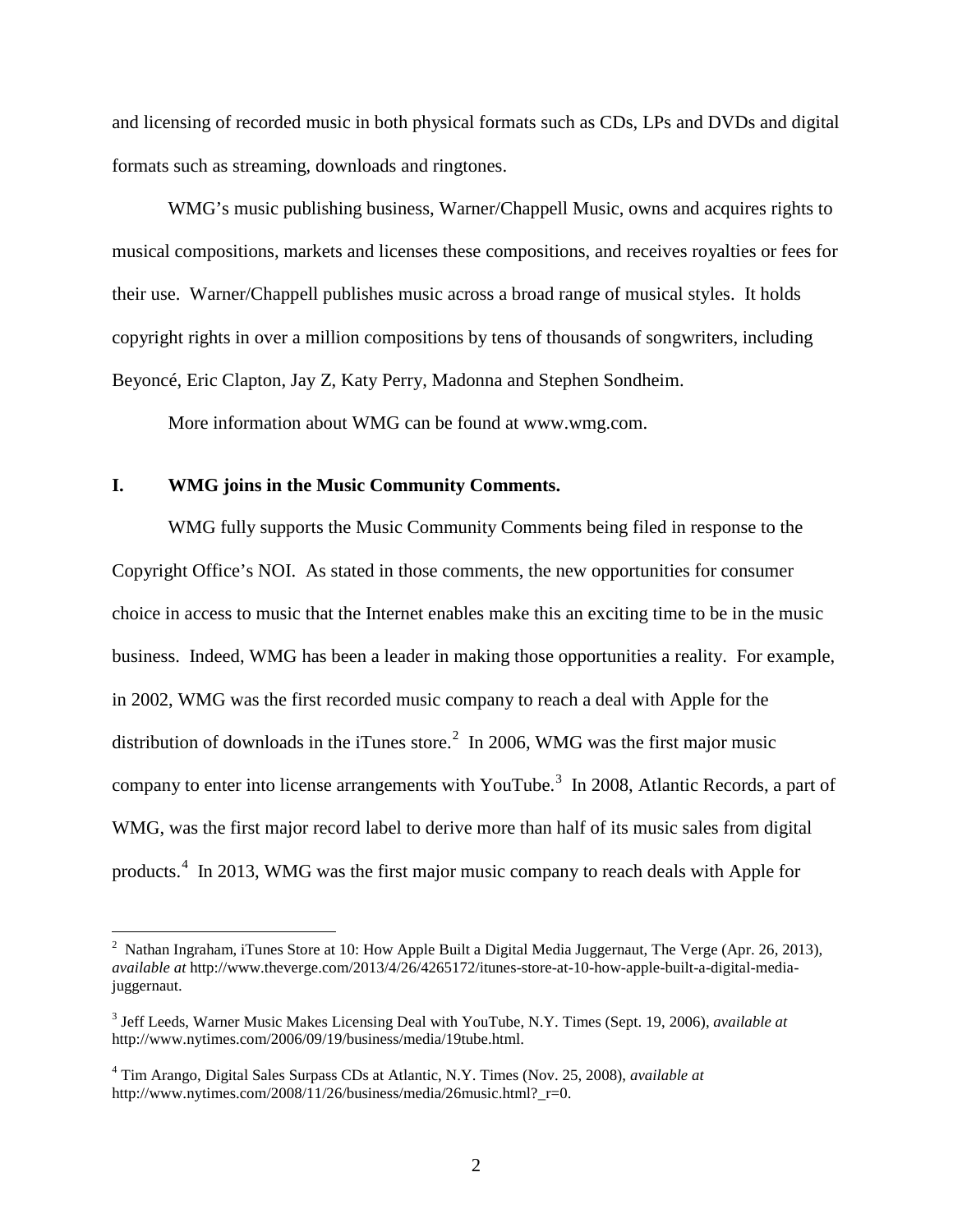streaming of both recorded music and musical compositions on iTunes Radio.<sup>[5](#page-2-0)</sup> And in 2014, WMG was the first major music company to license its music to SoundCloud.<sup>[6](#page-2-1)</sup>

However, as the Music Community Comments also highlight, the safe harbors provided by Section 512 of the Copyright Act undermine the opportunities presented by the Internet by enabling services that are significantly music-oriented, and that overwhelmingly rely on popular, copyrighted music owned by record companies and music publishers like WMG, to acquire their music content without licensing or authorization. This unintended consequence distorts the marketplace for authorized digital exploitation of music and creates a "value gap" between the income generated by the services from the use of music and the revenues that are being returned to record companies, music publishers, recording artists and songwriters. Section 512's notice and takedown regime has proven inadequate, and as a result, the balance that Congress sought to achieve in Section 512 clearly has not been achieved. Section 512 should be reformed to remedy this situation, as further described in the Music Community Comments.

## **II. WMG's experience demonstrates that it is impossible for a copyright owner to withdraw its works from a major service relying on the safe harbors.**

WMG provides these separate comments briefly to highlight some of its own experience relevant to the Section 512 regime, which demonstrates concretely that Section 512 is not working as intended, is ineffective, and is having a significant adverse effect on the value of music in the marketplace. In particular, WMG believes that its experience in trying to withdraw its catalog from YouTube during 2008-2009 provides a tangible illustration of how Section 512

<span id="page-2-0"></span><sup>&</sup>lt;sup>5</sup> Paul Sloan, Apple reaches iRadio deal with Warner Music, suggesting WWDC launch, CNET (June 2, 2013), *available at* http://www.cnet.com/news/apple-reaches-iradio-deal-with-warner-music-suggesting-wwdc-launch/.

<span id="page-2-1"></span><sup>6</sup> Ben Sisario, SoundCloud Signs Licensing Deal With Warner Music, N.Y. Times (Nov. 4, 2014), *available at* http://www.nytimes.com/2014/11/05/business/media/soundcloud-signs-licensing-deal-with-warnermusic.html? $r=0$ .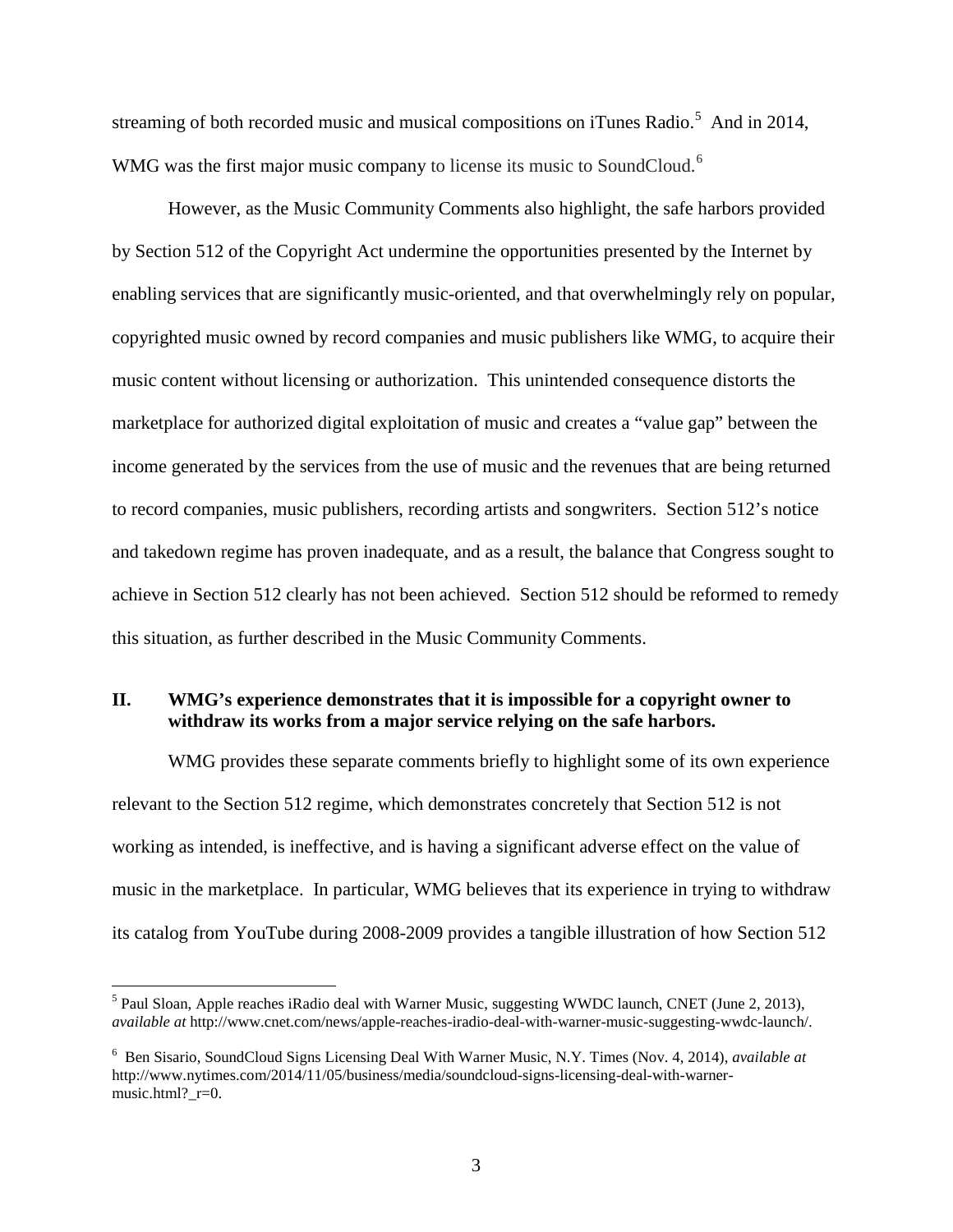permits a service with sufficient traffic to rely upon user uploads as a comprehensive source for acquiring copyrighted content, and how copyright owners are effectively powerless to prevent that. The passage of time since 2008-2009 has only made this situation worse.

As noted above, WMG was the first major music company to enter into license arrangements with YouTube, in September 2006. WMG entered into this deal when YouTube was a small, independent company. WMG's groundbreaking deal helped facilitate YouTube's entry into license arrangements with other major copyright owners, and its sale to Google for \$1.65 billion, a few weeks later.<sup>[7](#page-3-0)</sup>

In 2008, when WMG's license arrangements with YouTube expired, WMG and Google reached an impasse in their negotiations. WMG "simply [could] not accept terms that fail[ed] to appropriately and fairly compensate recording artists, songwriters, labels and publishers for the value they provide."<sup>[8](#page-3-1)</sup> As any copyright owner might do when a license to its works expires, WMG then sought to remove videos embodying its recordings from YouTube using the full range of tools at its disposal.<sup>[9](#page-3-2)</sup>

Most importantly, YouTube provides a tool called "Content ID" that assists copyright owners in identifying and managing use of their works on YouTube.<sup>10</sup> As YouTube explains:

> Videos uploaded to YouTube are scanned against a database of files that have been submitted to us by content owners. Copyright

<span id="page-3-2"></span> $9$  *Id.* 

<span id="page-3-0"></span><sup>7</sup> *See* Andrew Ross Sorkin & Jeremy W. Peters, Google to Acquire YouTube for \$1.65 Billion, N.Y. Times (Oct. 9, 2006), *available at* http://www.nytimes.com/2006/10/09/business/09cnd-deal.html (describing other content deals and Google acquisition); Staci D. Kramer, Someone Forgot to Tell Warner YouTube Has the Upper Hand, paidContent.org (Dec. 22, 2008) ("YouTube's music deals helped its founders achieve that \$1.65 billion price from Google"), *available at* http://www.washingtonpost.com/wpdyn/content/article/2008/12/20/AR2008122001037.html.

<span id="page-3-1"></span><sup>&</sup>lt;sup>8</sup> Brian Stelter, Warner Music Removes Its Videos from YouTube as Licensing Talks Stall, N.Y. Times (Dec. 21, 2008), *available at* http://www.nytimes.com/2008/12/22/business/media/22warner.html?\_r=0.

<span id="page-3-3"></span><sup>10</sup> How Content ID works, *available at* https://support.google.com/youtube/answer/2797370?hl=en.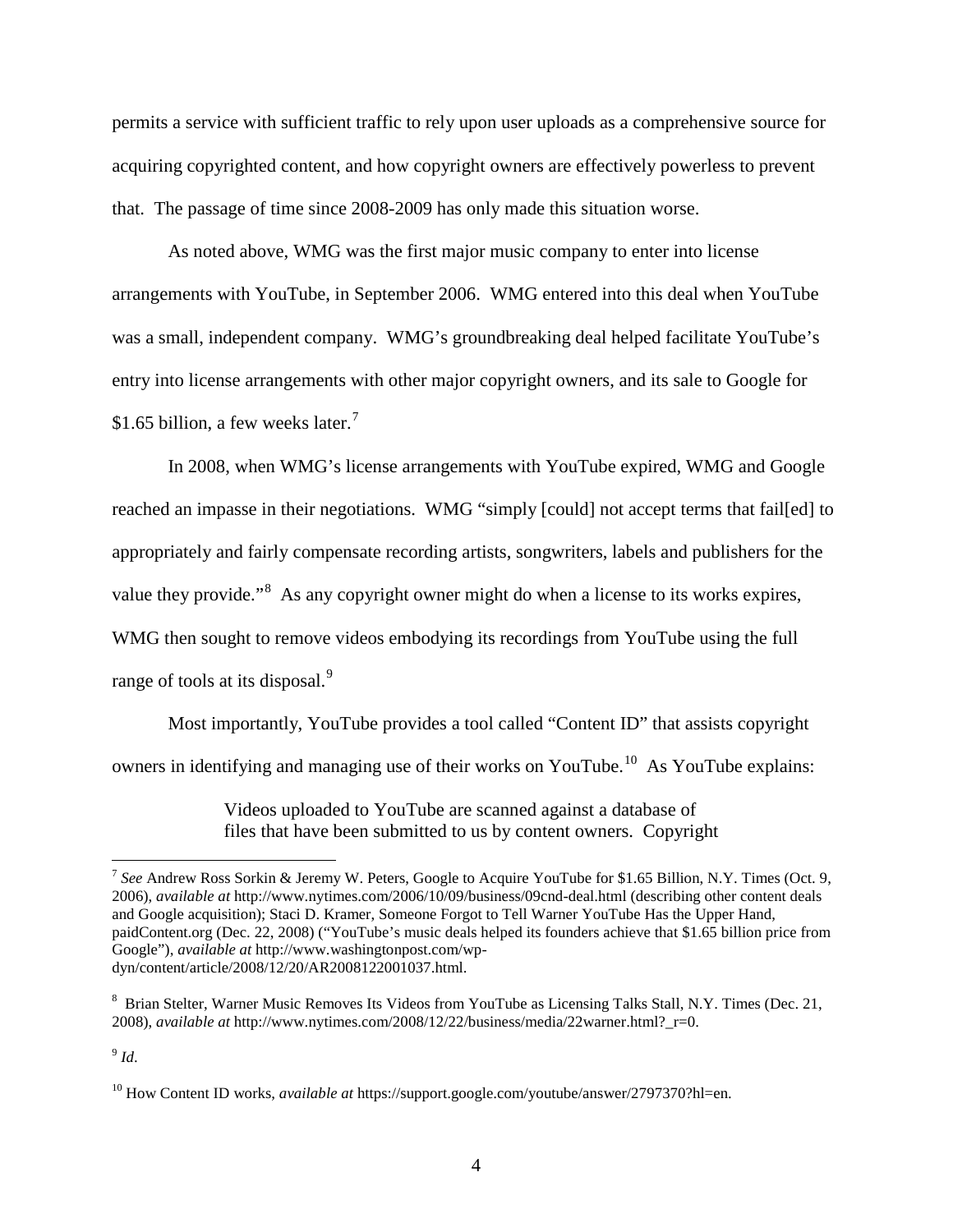owners get to decide what happens when content in a video on YouTube matches a work they own. $^{11}$  $^{11}$  $^{11}$ 

The options that Content ID provides include the ability to monetize a video incorporating a copyright owner's work by running ads against it (*e.g.*, where a license is in place) and to block a video from being streamed when use of the copyright owner's work is not authorized.<sup>12</sup> During the pendency of WMG's license arrangements with YouTube, YouTube had compiled a database of "fingerprints" of WMG recordings. When the license agreements expired, WMG sought to use Content ID to block all of its recordings on YouTube.

However, Content ID does not do a sufficient job in identifying videos incorporating recordings that are in the Content ID system, and even back in the 2009 timeframe, video creators knew how to defeat detection by Content ID.[13](#page-4-2) In addition, Content ID would not identify live versions of performances by WMG artists, even if WMG had exclusive rights to recordings of those performances under its recording contracts with the artists. Accordingly, WMG also deployed substantial and costly human resources to manually identify and request takedown of recordings that slipped by Content ID, as a copyright owner would need to do in a pure Section 512 context without Content ID.

These efforts proved woefully insufficient in removing all WMG recordings from YouTube. First, WMG's efforts were thwarted by user requests to put back blocked videos. As contemplated by Section 512(g), YouTube provides users the ability to request reinstatement of videos that are blocked through Content ID or a manual process. In fact, YouTube provides a

<span id="page-4-0"></span><sup>11</sup> *Id*.  $\overline{a}$ 

<span id="page-4-1"></span><sup>12</sup> *Id*.

<span id="page-4-2"></span><sup>13</sup> E.g., Scott Smitelli, Fun with YouTube's Audio Content ID System (Apr. 19, 2009), *available at* http://www.scottsmitelli.com/articles/youtube-audio-content-id; Liz Gannes, Fooling YouTube Audio Fingerprints, Gigaom (Apr. 24, 2009), available at https://gigaom.com/2009/04/24/fooling-youtube-audio-fingerprints-speedworks-volume-doesnt-and-all-that-matters-is-the-first-30-seconds/.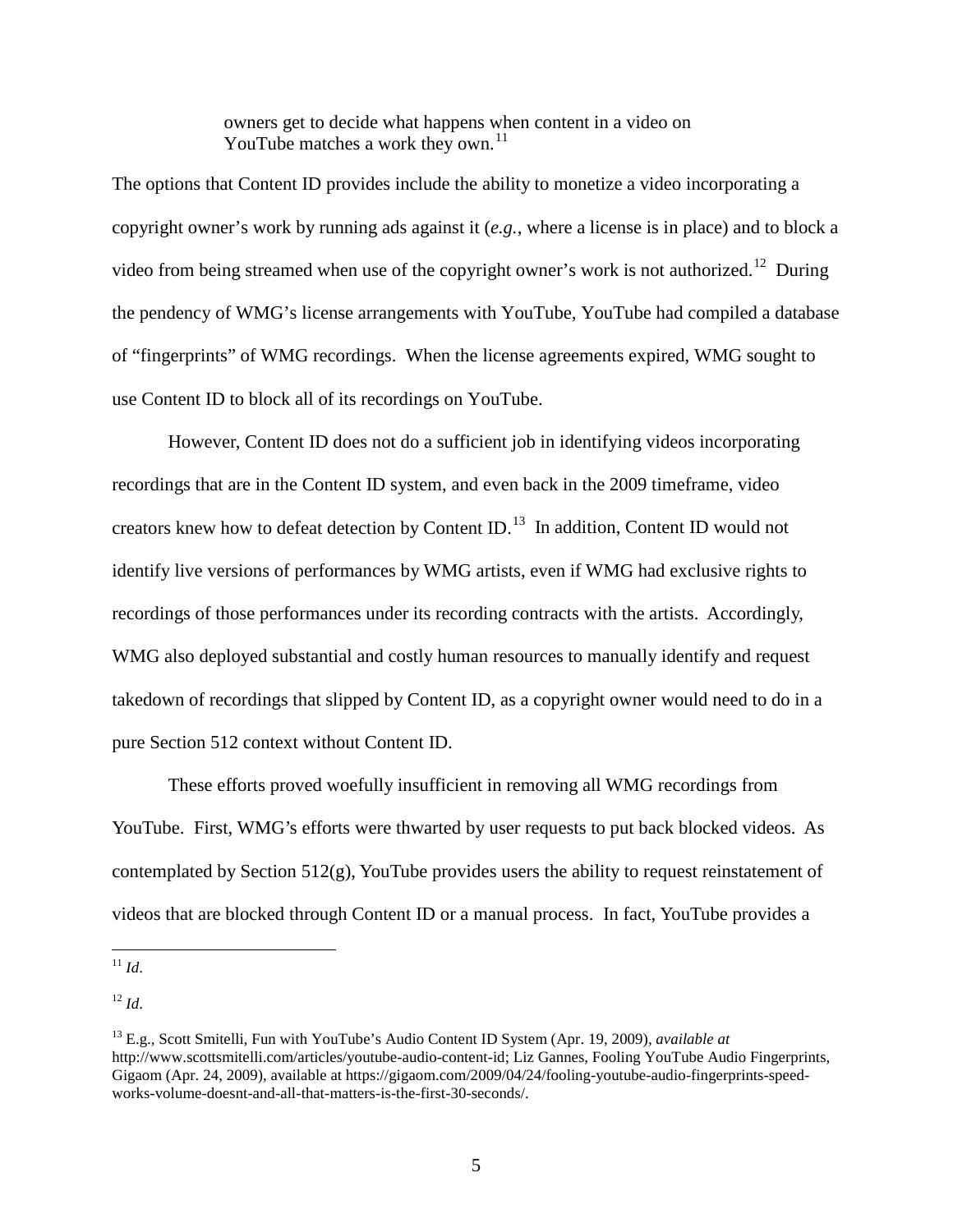simple online process for disputing Content ID claims, making it almost trivial for a user to request reinstatement.<sup>[14](#page-5-0)</sup> Regardless of the legal merits, a user need only click an offered option stating that a blocked video makes a fair use, and provide a perfunctory, canned recitation that fair use is involved, to have the video immediately reinstated.<sup>[15](#page-5-1)</sup> In 2008-2009, WMG's blocking efforts provoked tens of thousands of user disputes per month. When disputed videos were manually examined by WMG, the disputed and reinstated videos overwhelmingly presented no arguably legitimate defense to WMG's claims. However, this reinstatement phenomenon alone was sufficient to ensure that all popular WMG recordings remained available on YouTube at essentially all times, because having even one copy of a recording available on YouTube means that the recording is available to all users.

WMG's blocking efforts also were no match for the unceasing torrent of new videos using WMG recordings that were flooding into YouTube. In 2009, "20 hours of video [were] uploaded to YouTube every minute."<sup>16</sup> A significant portion of those new videos used WMG recordings, and WMG's efforts to block use of its recordings using Content ID and manual searching simply could not keep up with this constant influx.

In the end, WMG estimates the total cost of its blocking efforts at approximately \$2 million over approximately a nine-month period in 2008-2009. WMG views these efforts as having been largely unsuccessful. While they limited the availability of WMG recordings on

<span id="page-5-0"></span><sup>14</sup> Dispute a Content ID claim, *available at* https://support.google.com/youtube/answer/2797454. A different process applies in cases in which formal Section 512 processes are invoked. Counter Notification Basics, *available at* https://support.google.com/youtube/answer/2807684.

<span id="page-5-1"></span><sup>15</sup> *E.g*., Eladateer, (How to) Dispute Copyright Claims (Mar. 15, 2009), *available at* https://www.youtube.com/watch?v=Uvcc16r\_L2E; John Gage, Dispute Copyright Claims On Youtube (Apr. 8, 2014), *available at* https://www.youtube.com/watch?v=JboWZ6NiEDI; Mahmoud Selim, How to bypass WMG Copyright (Jun. 26, 2009), *available at* https://www.youtube.com/watch?v=ovdzU0BiqZ4.

<span id="page-5-2"></span><sup>16</sup> Zoinks! 20 Hours of Video Uploaded Every Minute! (May 20, 2009), *available at* https://youtube.googleblog.com/2009/05/zoinks-20-hours-of-video-uploaded-every\_20.html.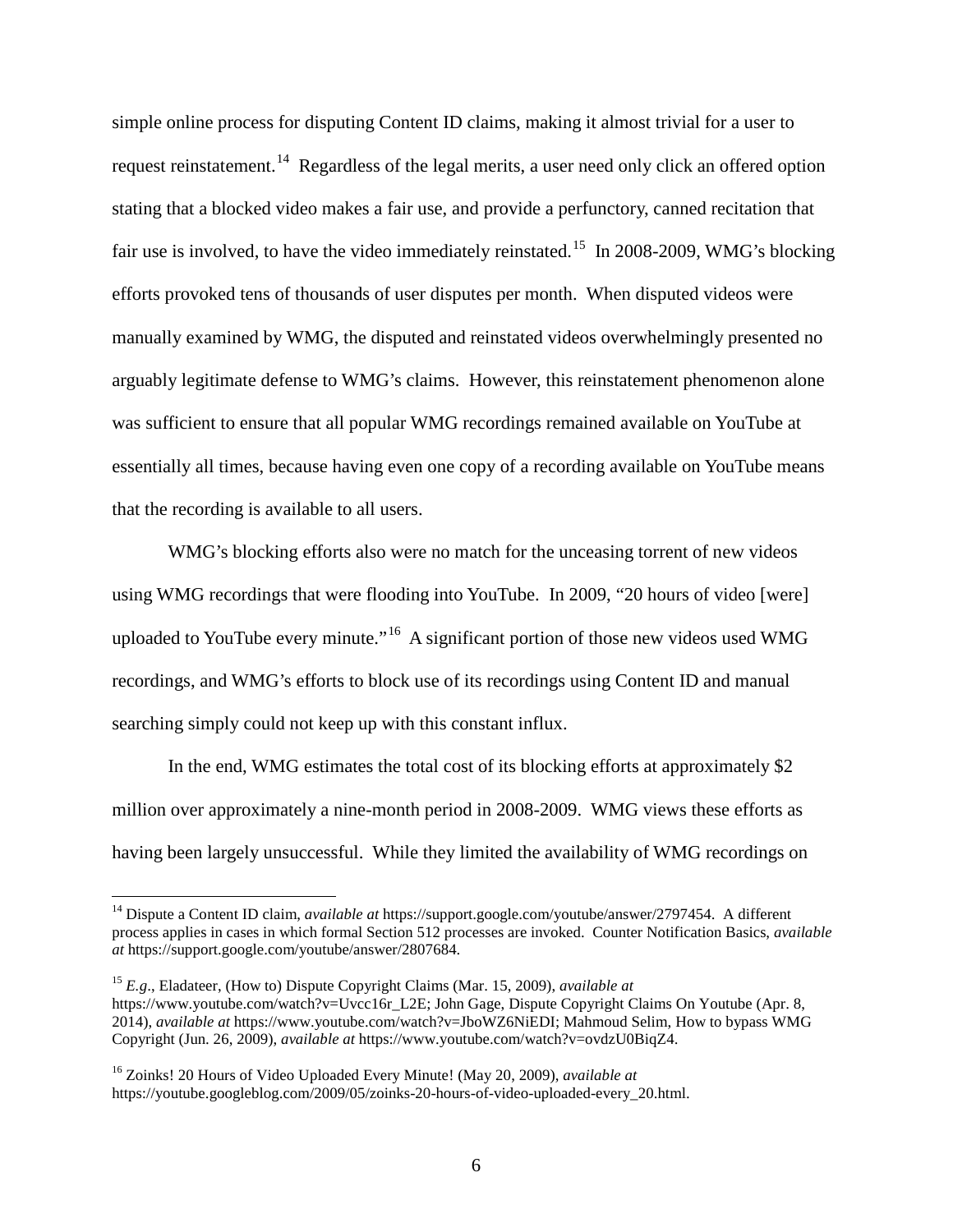YouTube, even with Content ID and an investment of resources by WMG that probably could not be sustained in the long term by any copyright owner, or be justified under any other circumstances, most popular WMG recordings were available, albeit in diminished numbers of instances, at essentially all relevant times during WMG's blocking effort. In addition, WMG's blocking effort ultimately did not put WMG at any discernible advantage in its negotiations with YouTube: although the company put on a brave face at the time, the terms of the arrangement reached by WMG with YouTube in September 2009 were only slightly better than the terms that WMG declined in December 2008.

While WMG's blocking effort was not strictly a Section 512-based process, and a number of years have passed since this episode, this experience illustrates that an effort to do the same today, particularly if limited to the statutory Section 512 process, would be even less successful at blocking a major catalog of content. YouTube's content management tools were essential to the minimally effective blocking that WMG achieved in 2008-2009. If a copyright owner had to rely only on manual searching capabilities and the statutory takedown process, WMG would have been even less effective in removing infringing content from YouTube. However, while YouTube's content management tools were essential, and have improved to a certain extent today, they still are not sufficient. That is why there is a market for third-party tools, such as ZEFR, to identify and manage content on YouTube.<sup>[17](#page-6-0)</sup>

Moreover, since 2009, the rate of uploads to YouTube has increased at least twenty-fold, to more than 400 hours of video per minute.<sup>[18](#page-6-1)</sup> One would expect the manual effort required to

<span id="page-6-0"></span><sup>&</sup>lt;sup>17</sup> See generally Eric Blattberg, Zefr Gets \$30M to Unlock the Power of YouTube for Brands, Venture Beat (Feb. 26, 2014); http://zefr.com/technology/; https://www.youtube.com/playlist?list=PLllK8KwAe38slydrEenbyVjOqJdx\_1E-5.

<span id="page-6-1"></span> $<sup>18</sup>$  Geoff Weiss, YouTube CEO Unveils Redesigned App, Additional Creator Spaces, Entrepreneur (July 24, 2015),</sup> *available at* http://www.entrepreneur.com/article/248789.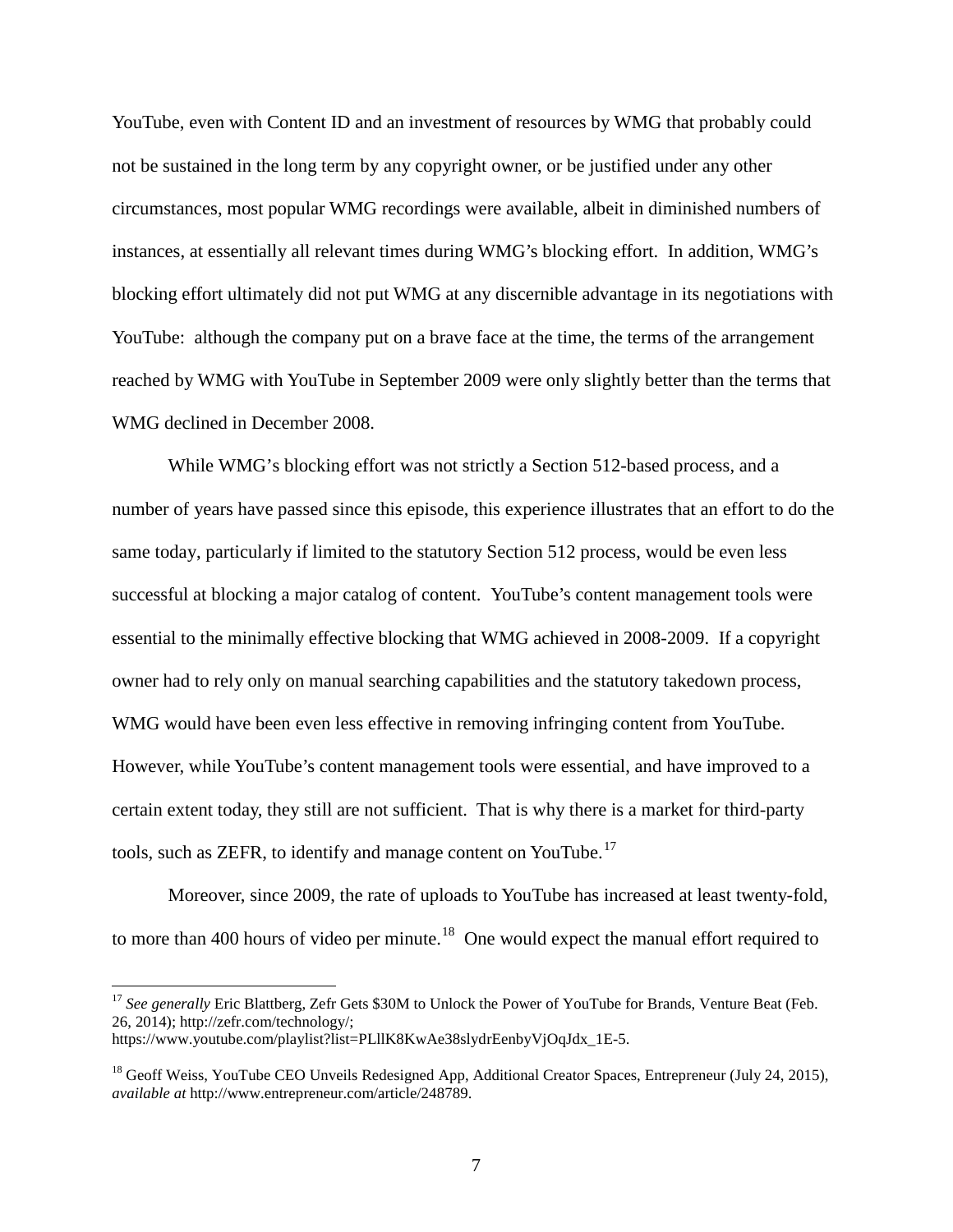address disputes and live versions to have increased proportionately regardless of any improvements in the effectiveness of Content ID. In addition, in December 2010, YouTube lifted the 15 minute length limit that had previously been imposed on all uploaded videos.<sup>19</sup> This change meant that users could upload videos containing an entire album as the audio track, and increased the supply of videos using WMG recordings. Accordingly, the best WMG could ever hope to do in controlling use of its recordings and musical compositions on YouTube would be to keep a relatively small set of titles somewhat unavailable for a limited time.

This result has been borne out by WMG's subsequent efforts at content removal from YouTube. For example, for three weeks in 2010, WMG devoted multiple full-time equivalent staff members to pulling from YouTube unlicensed versions of B.o.B.'s "Nothin' On You." Even with these efforts, WMG was not able meaningfully to control the unauthorized activity. In late 2015, a more limited effort involving the Coldplay recording "A Head Full of Dreams" resulted in the initial removal of a significant number of videos, but did not completely prevent users from accessing the track on YouTube. Based on its experience, WMG estimates that, currently, it would take at least 20-30 people, at a fully-loaded cost in excess of \$2 million per year, and probably the use of an outside content monitoring contractor at additional expense, to meaningfully affect (but not entirely block) just WMG's top 25 album releases on YouTube.

# **III. WMG's experience with YouTube is relevant to various of the NOI's specific inquiries.**

Because the Office asked commenters to relate their responses specifically to the NOI's various inquiries, WMG briefly comments on the significance of the foregoing as it relates to several of the inquiries.

<span id="page-7-0"></span><sup>&</sup>lt;sup>19</sup> Claire Cain Miller, YouTube Lifts Time Limit for Some Videos, N.Y. Times Bits Blog (Dec. 9, 2010), available at http://bits.blogs.nytimes.com/2010/12/09/youtube-lifts-time-limit-for-some-videos/? $r=0$ .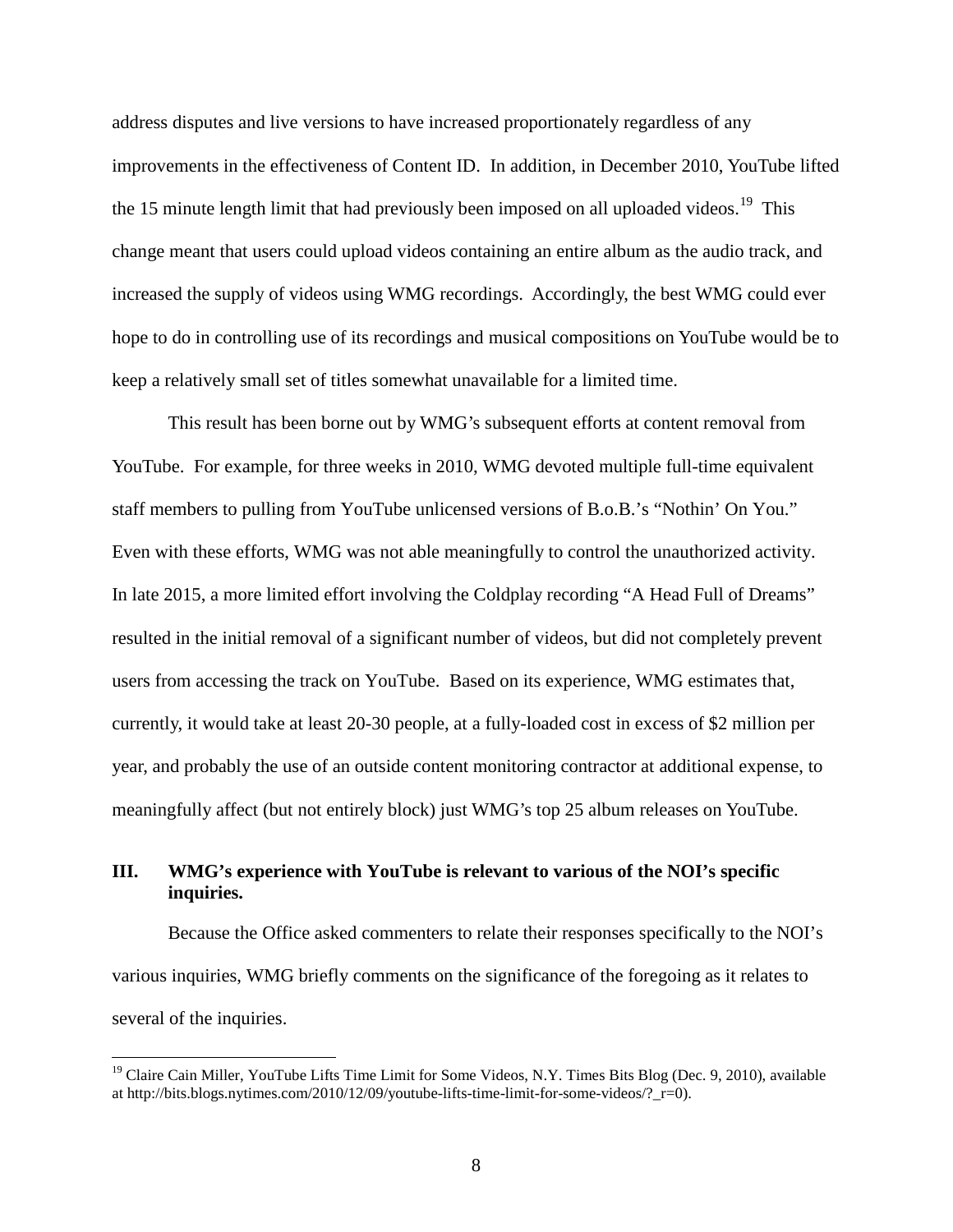#### **1. Are the section 512 safe harbors working as Congress intended?**

Plainly they are not. Whatever one thinks Congress might have envisioned when it enacted Section 512, it could not have expected that Section 512 would provide a sufficient vehicle for content acquisition by what has been described as "the world's largest streaming music service."<sup>20</sup> It also could not have envisioned that it would, for all practical purposes, be impossible, even with a substantial investment of resources, for a music copyright owner to entirely remove its music from a service that is significantly music-oriented, and that meaningfully relies on popular, copyrighted music.

## **4. How have section 512's limitations on liability for online service providers impacted the protection and value of copyrighted works, including licensing markets for such works?**

Section 512 has significantly eroded the protection of copyrighted works, as illustrated by the discussion above. In addition, Section 512 has created a perverse situation where copyrighted music has value realizable by creators only when a copyright owner is prepared to make the kinds of investment WMG made as described above – and continues to make on a limited basis – to attempt to deprive services of the ability to rely on Section 512 as an avenue for free content acquisition.

Section 512 also has significantly eroded the value of copyrighted works in the marketplace. Because Section 512 makes it possible for even a music-oriented service that has demonstrated its ability to acquire music content through license negotiations to instead acquire that content for free without a license, as described above, Section 512 has an economic

<span id="page-8-0"></span><sup>&</sup>lt;sup>20</sup> Ben Popper, YouTube Music Is Here, and It's a Game Changer, The Verge (Nov. 12, 2015) (noting that YouTube is "used by more people than well-known names like Spotify or Apple when it comes to consuming songs and albums"), *available at* http://www.theverge.com/2015/11/12/9723496/youtube-music-app-offline-background; *see also* Lucy Blair, STOP Making Viral Videos. START Making a YouTube Content Strategy…, Digital Music News (Mar. 26, 2014) ("It's an inescapable fact that YouTube is now the world's largest music streaming site"), *available at* https://www.digitalmusicnews.com/2014/03/26/stopstart/.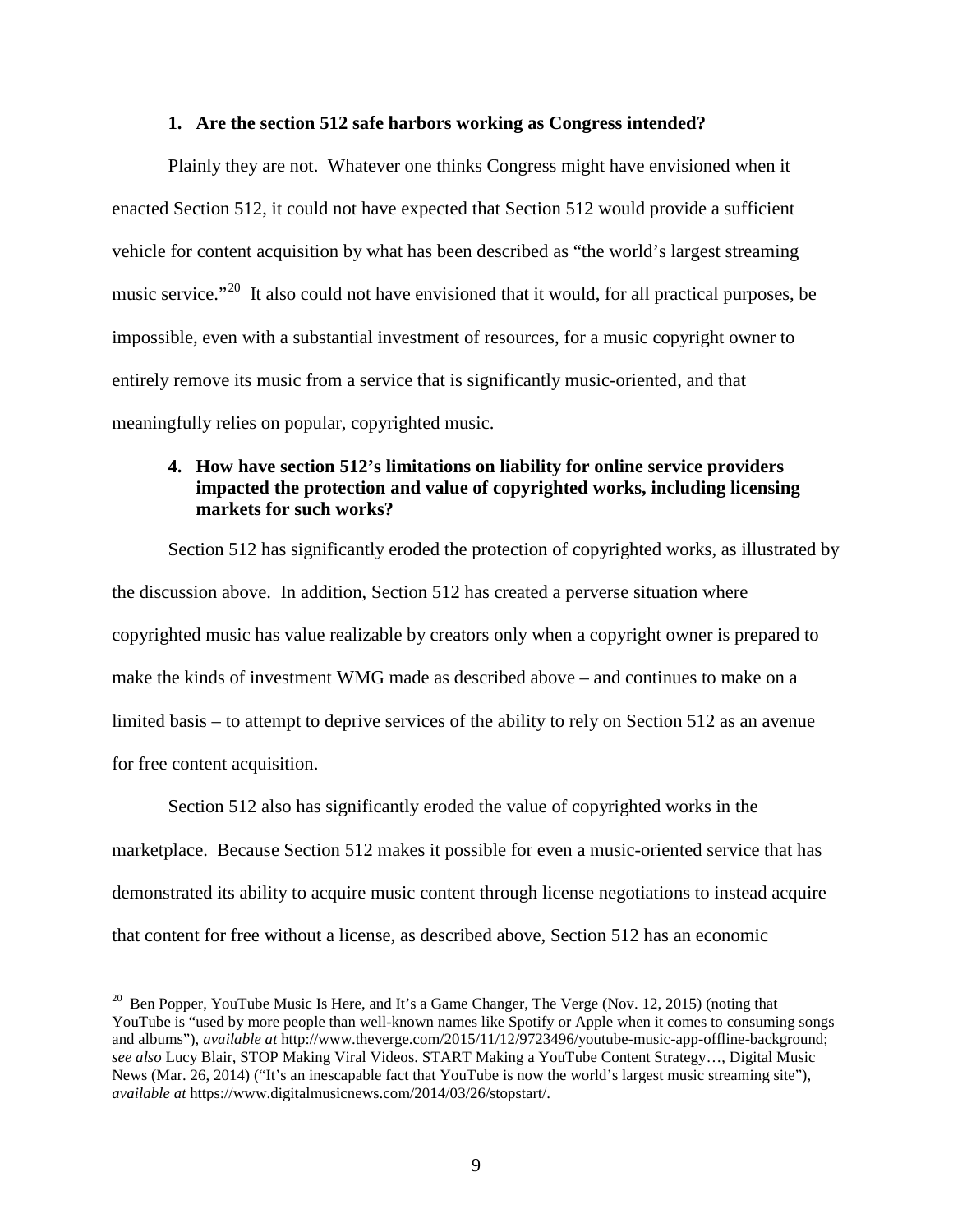dampening effect on many (if not all) of WMG's digital license negotiations. In some cases, that is because WMG's counterparties that do not rely on Section 512 are constrained in the price they can pay because of the need to compete with services that rely on Section 512, or have a sense of "market" rates that include deals with services that have the option of relying on Section 512. In other cases, WMG finds itself in an unfair negotiating situation, because services that rely on Section 512 clearly expect that royalty rates must be discounted because of the possibility of that service's relying on Section 512 for its content acquisition as an alternative to a license. In both of these ways, Section 512 distorts the marketplace for digital music streaming services, and creates a "value gap" between the income generated by the services from the use of music and the revenues that are being returned to record companies, music publishers, recording artists and songwriters. This is by no means an immaterial or theoretical concern. The amounts that WMG receives per play from services that avail themselves of Section 512 are far less than the amounts WMG receives from comparable services that do not rely on Section 512.

# **6. How effective is section 512's notice-and-takedown process for addressing online infringement?**

Not very. As described above, even aided by Content ID and making a very large investment of resources, WMG could not effectively remove its recordings from a single service using procedures analogous to those contemplated by Section 512. It would have been even more difficult, and less effective, if WMG had tried to remove videos incorporating Warner/Chappell musical compositions embodied in sound recordings owned by record companies other than WMG. A copyright owner relying on Section 512 could not expect to make nearly as much progress at ridding YouTube of infringement as WMG did in 2008-2009, let alone tackling the rest of the Internet.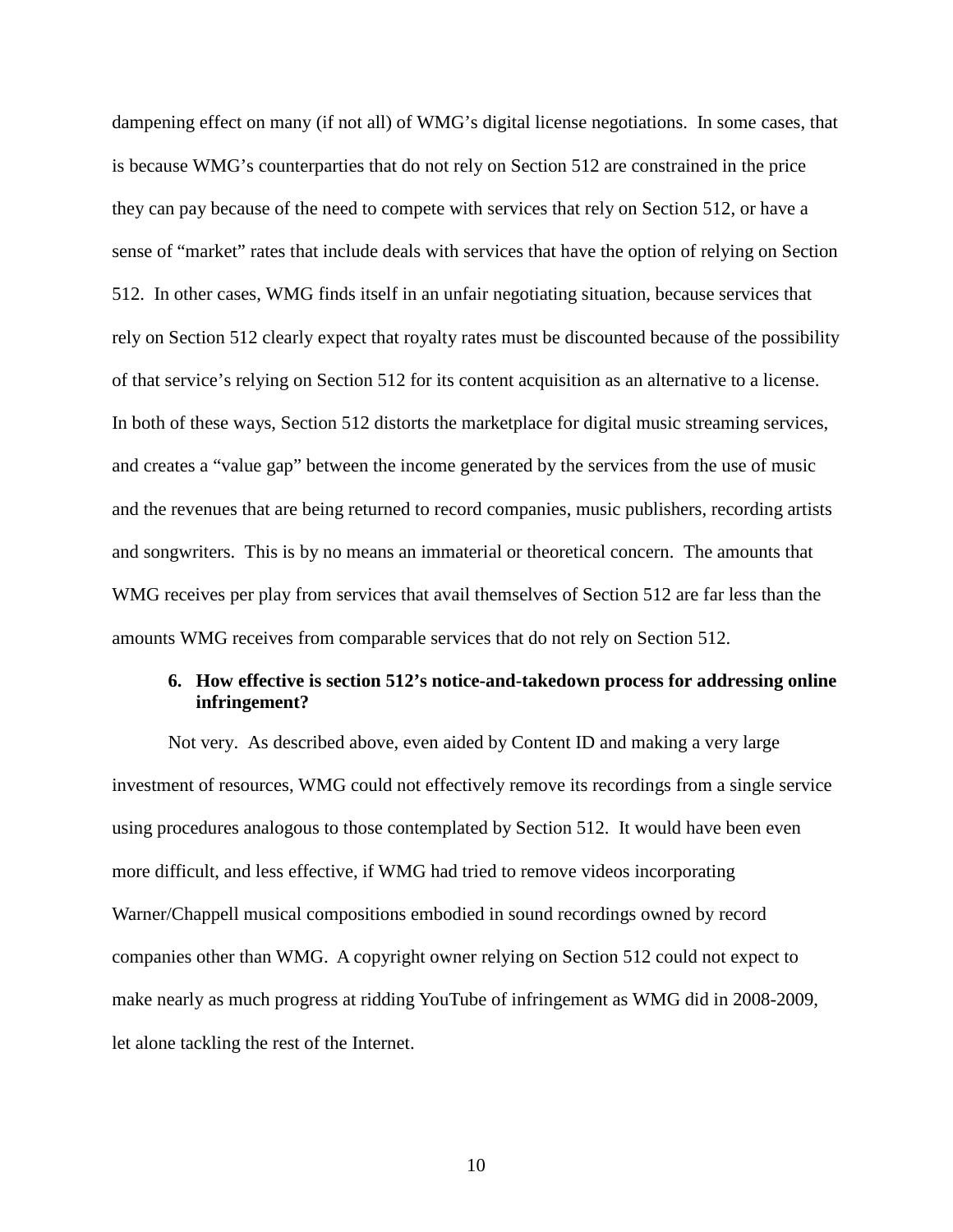### **17. How efficient or burdensome is the counter-notification process for users and service providers? Is it a workable solution over the long run?**

WMG's experience described above raises serious doubts about operation of a counternotification process at a large scale. While the user disputes WMG encountered in 2008-2009 were not, strictly speaking, Section 512 counter-notifications, WMG received tens of thousands of analogous disputes per month that were overwhelmingly without merit. That compares to some 4,200 copyright cases per year in the U.S. district courts.<sup>[21](#page-10-0)</sup> Plainly it cannot be the answer to have U.S. federal judges adjudicate every individual copyright claim on the Internet, and users have demonstrated that when it is easy to have their infringing files restored, they will do so with little hesitation.

### **IV. Conclusion.**

 $\overline{a}$ 

WMG appreciates this opportunity to participate in the Office's study of Section 512. For the reasons set forth above and in the Music Community Comments being filed in this proceeding, WMG urges the Office to advise Congress to reform Section 512.

<span id="page-10-0"></span><sup>&</sup>lt;sup>21</sup> Administrative Office of the U.S. Courts, Federal Judicial Caseload Statistics, Table C-4 (Mar. 31, 2015), *available at* http://www.uscourts.gov/file/18501/download.